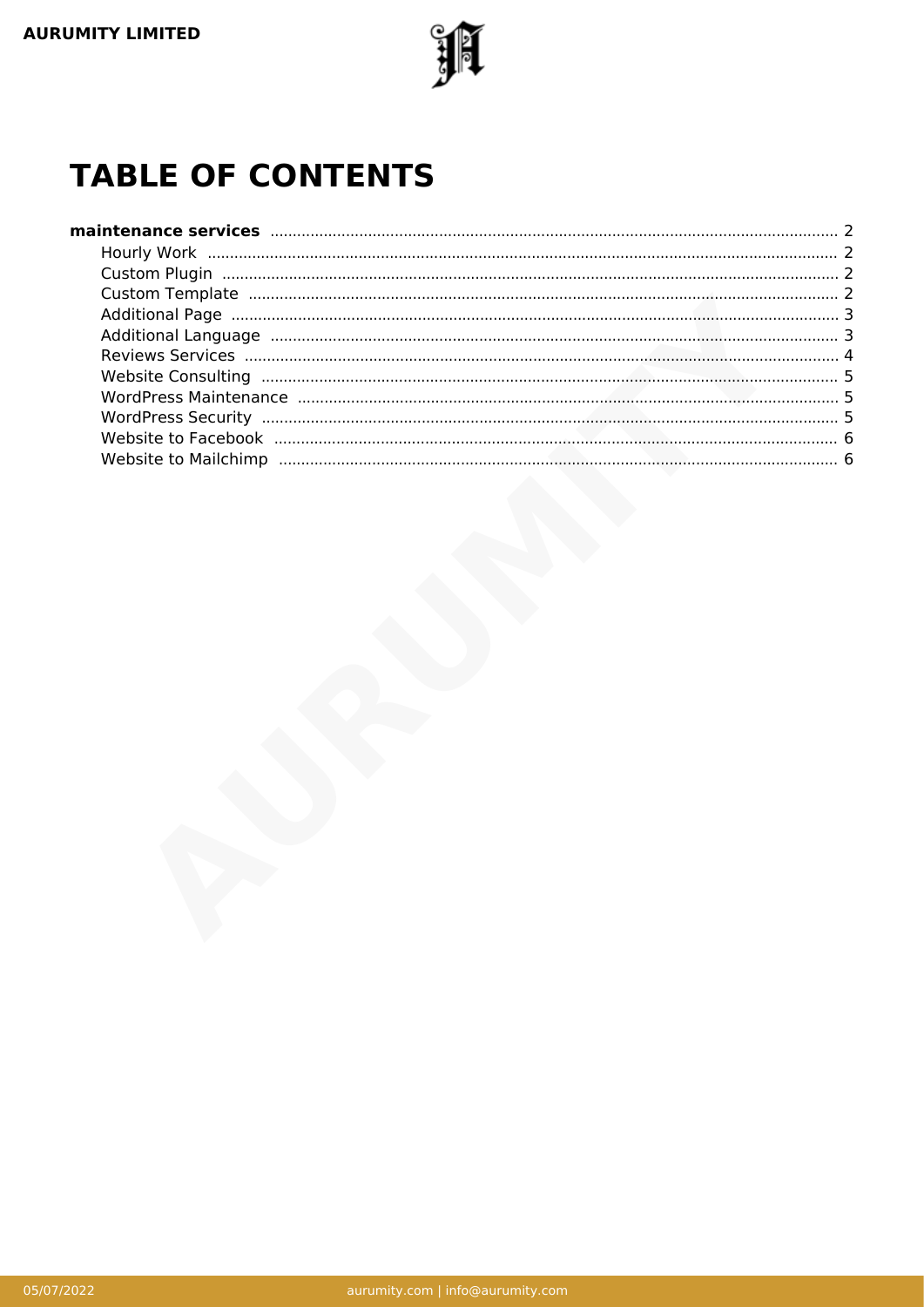# **MAINTENANCE SERVICES**

<span id="page-1-1"></span><span id="page-1-0"></span>

# **HOURLY WORK**

**SKU:** 001

We hourly work on your website accordingly your desire. Please contact us before to place the order for the confirmation about your order, delivery time and quantity of hours. **[A](https://aurumity.com/product/custom-plugin/?utm_source=file&utm_medium=PDF&utm_campaign=maintenance-services&utm_term=Custom+Plugin)NUS ON THE MUNITY WORKS**<br>
SEND TO NOTE A MONOR WANT WORK ON YOU WESTED AND MELT WORK CONTINUES TO NOTE THAT CONTINUES TO A MONOR THAT WE ARREST TO A THAT WE ARREST TO A THE MUNITY OF THE CHAPT CASE TO THE CHAPT CASE OF T

\*If you need 1 hour - set the quantity 1 in your order, if you need 2 - set 2, etc.

Read More **Price:** €35,00 **Category:** Maintenance Services **Tags:** fixes, maintenance services, updates

<span id="page-1-2"></span>

# **CUSTOM PLUGIN**

**SKU:** 002

We install the custom plugin on your WordPress website accordingly your desire.

If you need to install more than one plugin, please increase the quantity in your order accordingly your need.

This price includes only the installation price and not cover the cost of the plugin.

**Delivery:** 3 days.

**Support:** 1-month FREE support.

<span id="page-1-3"></span>[Read More](https://aurumity.com/product/custom-plugin/?utm_source=file&utm_medium=PDF&utm_campaign=maintenance-services&utm_term=Custom+Plugin) **Price:** €90,00 **Category:** [Maintenance Services](https://aurumity.com/product-category/maintenance-services/) **Tags:** [integration,](https://aurumity.com/product-tag/integration/) [maintenance services](https://aurumity.com/product-tag/maintenance-services/)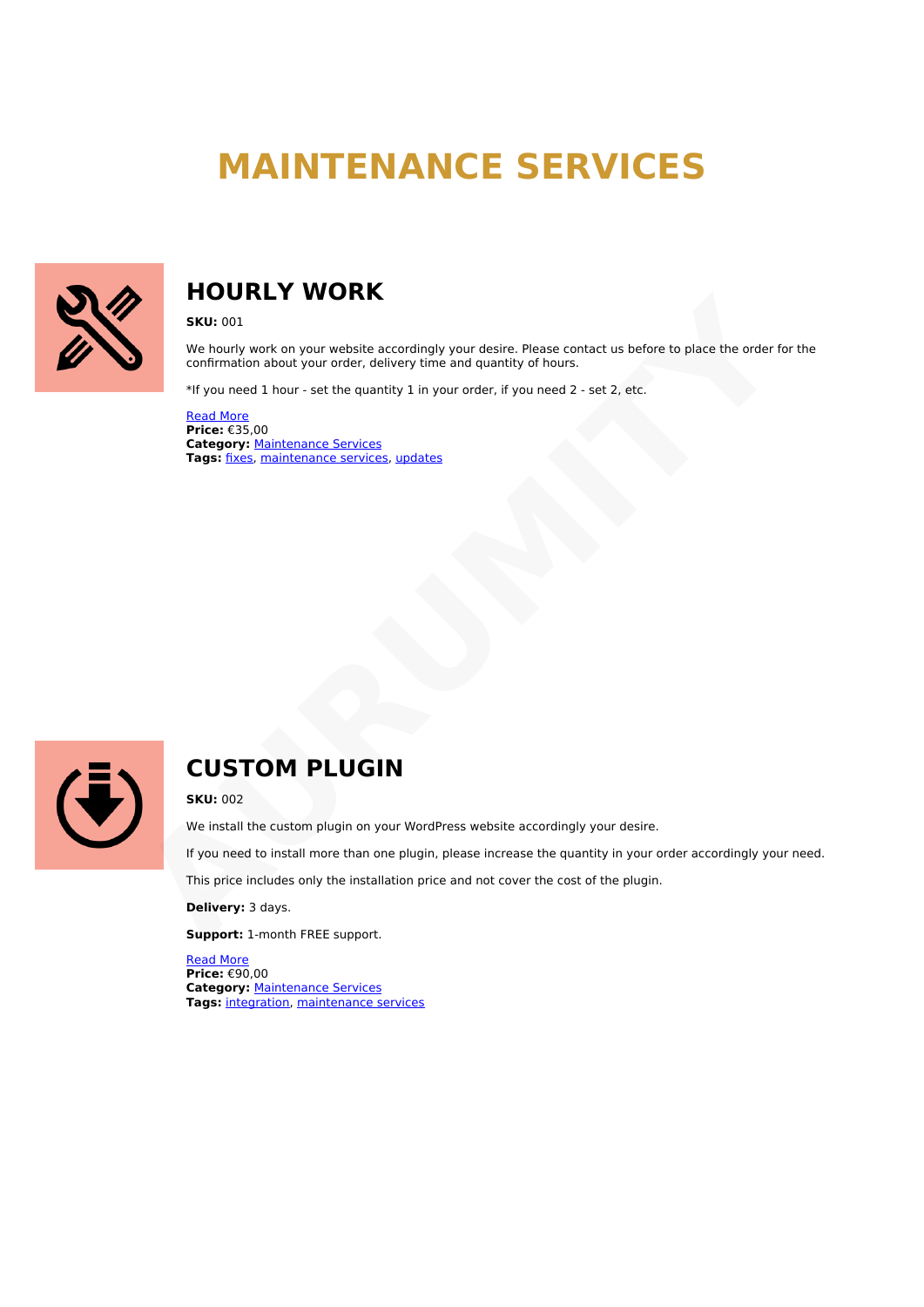



# **CUSTOM TEMPLATE**

### **SKU:** 003

We install the custom premium template on your WordPress website accordingly your desire.

This price includes the installation price and also cover the cost of the premium template.

**Delivery:** 5 days.

**Support:** 1-month FREE support.

Read More **Price:** €450,00 **Category:** Maintenance Services **Tags:** maintenance services, template **Tage:** (450,00)<br> **Tage:** (450,00)<br> **Tage:** maintenance services, template<br> **Tags:** maintenance services, template<br> **Tags:** maintenance services, template<br> **Tags:** maintenance services are the quantity 1 in your order, if

<span id="page-2-0"></span>

# **ADDITIONAL PAGE**

**SKU:** 008

We add an additional page on one language on your WordPress website.

\*If you need 1 page - set the quantity 1 in your order, if you need 2 - set 2, etc.

<span id="page-2-1"></span>Read More **Price:** €150,00 **Category: Maintenance Services Tag: maintenance services**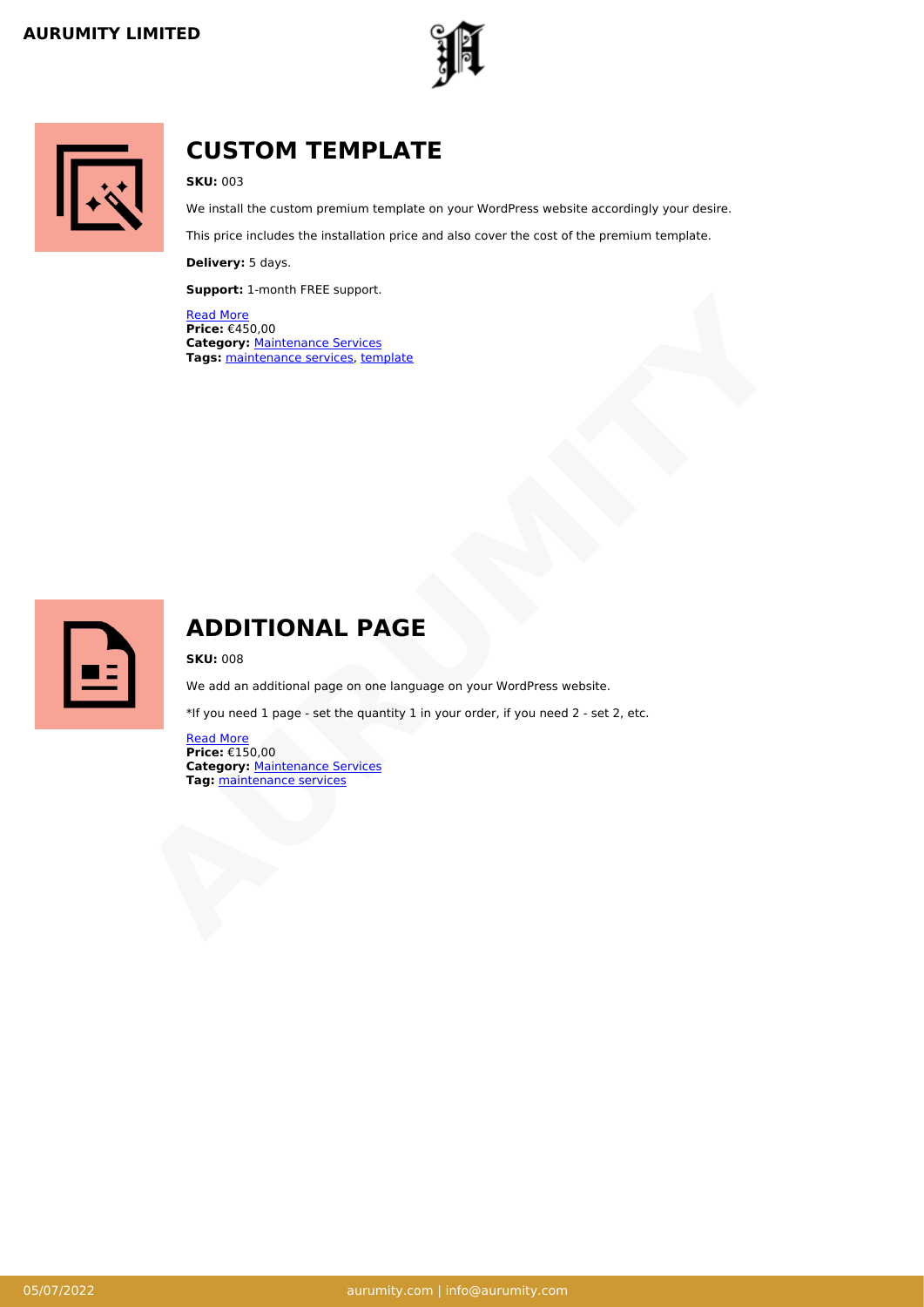



# **ADDITIONAL LANGUAGE**

### **SKU:** 009

We add additional language on your WordPress website and create for you up to 5 pages on the new language. The translation is not included.

**Delivery:** 7 days (after receiving from you all necessary pictures and content).

**Support:** 1-month FREE support.

| <b>SKU</b>                                                                             | <b>Languages</b> | <b>Price</b> |
|----------------------------------------------------------------------------------------|------------------|--------------|
| 0091                                                                                   | One language     | €350,00      |
| 0092                                                                                   | Two languages    | €650,00      |
| <b>Category: Multilingual</b><br>Tags: integration, maintenance services, multilingual |                  |              |
| <b>REVIEWS SERVICES</b><br><b>SKU: 010</b>                                             |                  |              |

<span id="page-3-0"></span>

# **REVIEWS SERVICES**

### **SKU:** 010

- Motivate shoppers to write on-site reviews with customizable widgets.
- Consumers write reviews from across the world.
- Showcase reviews on your website.
- Demonstrate marketing ROI.
- Collect reviews the smarter way.
- Collect more site and product reviews and ratings.
- Reasonable requests using email technology.
- Drive more shoppers to your site.

- 1. https://www.trustpilot.com
- 2. https://www.yotpo.com

**Support:** 1-month FREE support.

Reviews Service Trustpilot & Yotpo, Trustpilot, Yotpo

[Read More](https://aurumity.com/product/reviews-services/?utm_source=file&utm_medium=PDF&utm_campaign=maintenance-services&utm_term=Reviews+Services)

# **Variations**

| <b>SKU</b> | <b>Reviews Service</b> | <b>Price</b> |
|------------|------------------------|--------------|
| 0101       | Trustpilot & Yotpo     | €250,00      |
| 0102       | Trustpilot             | €150,00      |
| 0103       | Yotpo                  | €150,00      |

**Price:** €150,00 – €250,00

**Categories:** [Automation,](https://aurumity.com/product-category/automation/) [Maintenance Services](https://aurumity.com/product-category/maintenance-services/) **Tags:** [automation,](https://aurumity.com/product-tag/automation/) [integration,](https://aurumity.com/product-tag/integration/) [maintenance services](https://aurumity.com/product-tag/maintenance-services/)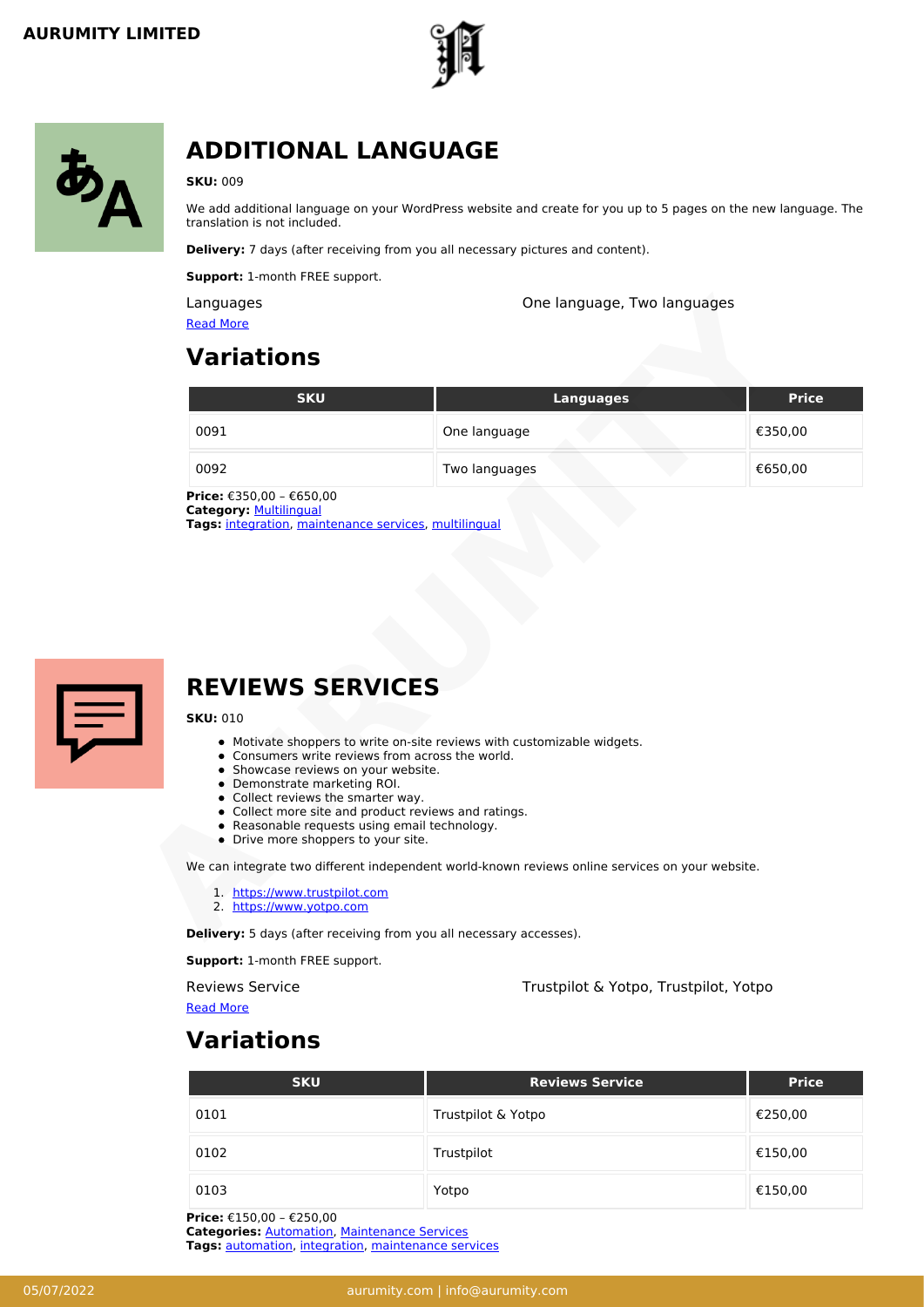

<span id="page-4-0"></span>

# **WEBSITE CONSULTING**

### **SKU:** 011

We provide consulting about your website accordingly your needs. Please contact us before to place the order for the confirmation about your order, delivery time and quantity of hours. We provide consulting about your webster accordingly your needs. Please contact us before to place the or<br>
the confirmation about your order, disluesy time and quantity of hours.<br>
They were dislues and the stress of the st

\*If you need 1 hour - set the quantity 1 in your order, if you need 2 - set 2, etc.

Read More **Price:** €90,00 **Category:** Maintenance Services **Tags:** consulting, maintenance services

<span id="page-4-1"></span>

### **WORDPRESS MAINTENANCE**

### **SKU:** 013

We make the maintenance of your WordPress website. What's is included:

- WordPress version update.
- Plugin updates (if premium plugins need to be updated with some cost, this cost should be paid from Site Owner separately and not included in the maintenance).
- Brute force login attacks protection.
- Downtime monitoring.
- Performance and speed (load pages faster by allowing plugin to optimize your images and serve your images and static files (like CSS and JavaScript) from the global network of servers).
- Site accelerator (speed up image load times, speed up static file load times, lazy loading for images).
- Priority support.

### [Read More](https://aurumity.com/product/wordpress-maintenance/?utm_source=file&utm_medium=PDF&utm_campaign=maintenance-services&utm_term=WordPress+Maintenance)

<span id="page-4-2"></span>**Price:** €450,00 / 3 months **Categories:** [Maintenance Services](https://aurumity.com/product-category/maintenance-services/), [Subscriptions](https://aurumity.com/product-category/subscriptions/) **Tags:** [maintenance services,](https://aurumity.com/product-tag/maintenance-services/) [subscriptions](https://aurumity.com/product-tag/subscriptions/)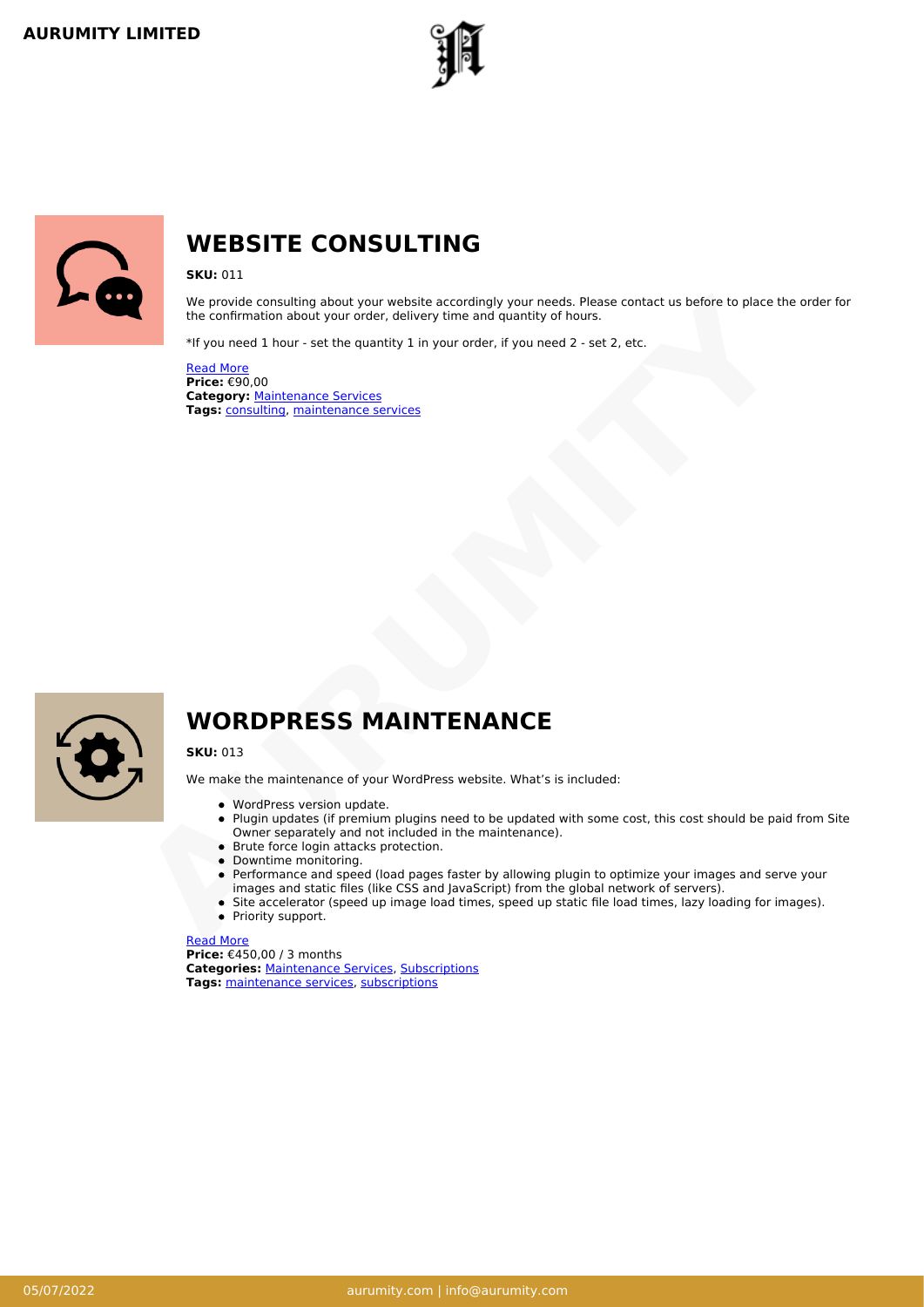



## **WORDPRESS SECURITY**

**SKU:** 014

We make the security control of your WordPress website. What's is included:

- WordPress firewall (includes a Web Application Firewall (WAF) that identifies and blocks malicious traffic).
- WordPress security scanner (checks core files, themes and plugins for malware, bad URLs, backdoors, SEO spam, malicious redirects and code injections).
- Hide login URL. • Priority support.

### Read More

**Price:** €250,00 / 3 months **Categories:** Maintenance Services, Security, Subscriptions **Tags:** maintenance services, security, subscriptions

<span id="page-5-0"></span>

### **WEBSITE TO FACEBOOK**

### **SKU:** 016

We connect your WooCommerce website to Facebook. Install your Facebook pixel, upload your online store catalog, and create a shop on your Facebook page, enabling you to easily run dynamic ads. **Tage:**<br> **Tage:**<br> **Tage:**<br> **Tage:**<br> **Tage:**<br> **Tage:**<br> **Tage:**<br> **Tage:**<br> **Tage:**<br> **Tage:**<br> **Tage:**<br> **Tage:**<br> **Tage:**<br> **Tage:**<br> **Tage:**<br> **WEBSITE TO FACEBOOK**<br> **SW:**<br> **Tage:**<br> **WEBSITE TO FACEBOOK**<br> **SW:**<br> **TAGE:**<br> **TAGE:**<br>

- Maximize your campaign performance.
- Find more customers.
- Generate sales among your website visitors.

This helps you grow your business and connect with customers.

**Delivery:** 5 days.

**Support:** 1-month FREE support.

<span id="page-5-1"></span>Read More **Price:** €250,00 **Categories:** Automation, Maintenance Services